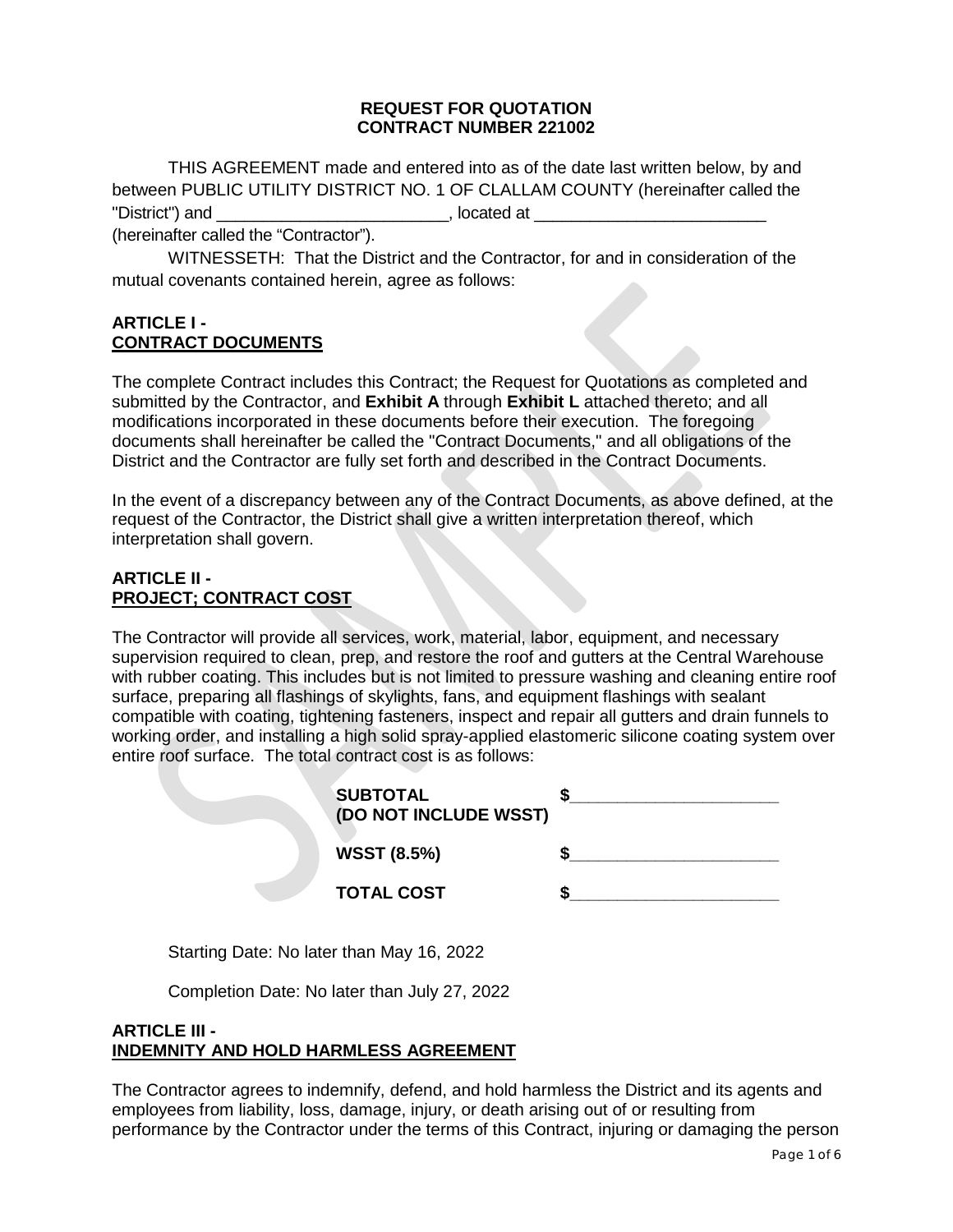or property of any other person or corporation, except as otherwise limited in this paragraph. In the event of concurrent negligence or fault of the Contractor, its agents, employees, or subcontractors and the District, its agents or employees, the Contractor shall indemnify, defend, and hold harmless the District and its agents or employees to the extent that liability, loss, damage, injury, or death is caused by the negligence or fault of the Contractor, its agents, employees, or subcontractors.

It is understood that the Contractor assumes the risk of the condition of the property of the District to be worked upon or about, and Contractor agrees to indemnify the District or its agents and employees against any loss, damage, injury, or death to the person or property of Contractor, its agents, employees, representatives, licensees, or invitees, resulting from any defective condition of said property, while the Contractor is engaged in the performance of this contract.

Contractor also agrees to indemnify, defend, and hold harmless the District from any and all liens, claims, or damage of any kind or nature against or to any property of the District and resulting from or arising out of the performance by the Contractor under the terms of this Contract.

In all claims against the District or its agents and employees, or the Contractor, any subcontractor, anyone directly or indirectly employed by the Contractor or any subcontractor, or anyone for whose acts the Contractor or any subcontractor may be liable, the indemnification obligation under this paragraph shall not be affected by any limitation on the amount or type of damages, compensation, or benefits payable by or for the Contractor or any subcontractor under any worker's compensation act, including Title 51 RCW, any disability benefit acts, or any other employee benefit acts. The Contractor and any subcontractor hereby waive, for themselves and their successors, any right to claim any such limitation as a defense, set off, or other reduction of the District's right to indemnification under this paragraph.

#### **ARTICLE IV - CONTRACTOR'S PROPRIETARY INFORMATION**

The Contractor acknowledges the District is subject to chapter 42.56 RCW, the Public Disclosure Act, and this Contract shall be a public record as defined in RCW 42.56.040 through 42.56.550. Any specific information submitted to the District and claimed by the Contractor to be confidential or proprietary, must be clearly identified as such by the Contractor. To the extent consistent with chapter 42.56 RCW, the District shall maintain the confidentiality of all such information marked or identified as confidential or proprietary. If a request is made to view the Contractor's proprietary information and the District intends to release the information, the District will notify the Contractor of the request and notify the Contractor of the date that such records will be released to the requester. It will be the responsibility of the Contractor to obtain any necessary court order enjoining that disclosure. If the Contractor fails to obtain the court order enjoining disclosure, the District will release the requested information.

# **ARTICLE V – MUTUAL CYBER SECURITY INDEMNIFICATION**

Both parties agree to be responsible for the protection of their own computers, servers, hard drives, information systems, and email accounts from cyber security breaches, including but not limited to malicious software, viruses, hacking, and phishing scams ("Cyber Security Breaches"). Each party shall indemnify the other from any damages, liabilities, or expenses of every kind, including but not limited to reasonable attorney's fees, resulting from or arising out of their own Cyber Security Breaches, including wire fraud attempts directed to the other party resulting from such Cyber Security Breaches.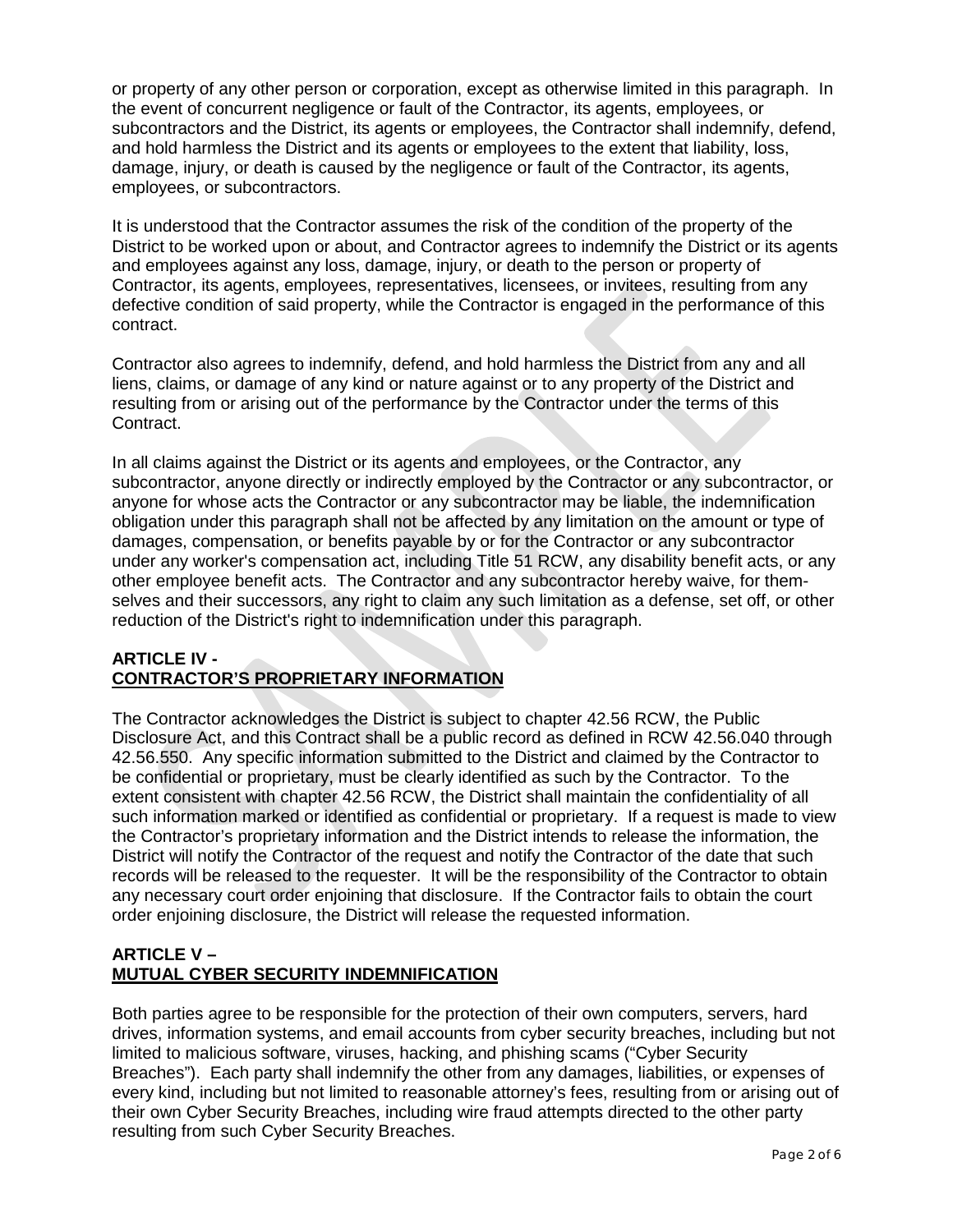## **ARTICLE VI - PAYMENTS/RETAINAGE**

Payment will be made by the District to the Contractor within 30 days of receipt of a billing statement, provided that the District Representative verifies the accuracy of the billing or corrects it as mutually agreeable to the District and the Contractor. All invoices shall be mailed to Clallam County Public Utility District No. 1, Attention: Contracts Coordinator, P.O. Box 1000, Carlsborg, WA 98324.

Pursuant to RCW 60.28.011, the District will reserve a contract retainage of five percent (5%) of the moneys earned by the Contractor as a trust fund for the protection and payment of (i) the claims of any person arising under this Contract; and (ii) the state with respect to taxes, increases, and penalties imposed pursuant to Titles 50, 51, and 82 RCW which may be due from the Contractor.

### **ARTICLE VII - PAYMENT OF PREVAILING WAGES**

In accordance with Chapter 39.12 RCW, there shall be paid to all laborers, workers, or mechanics employed on the Project, a wage not less than the prevailing rate of wage as set forth in Chapter 39.12 RCW and **Exhibit A** of the Invitation to Bid, incorporated herein by this reference, for an hour's work in the same trade or occupation in the area of work regardless of any contractual relationship which may exist, or be alleged to exist, between the Contractor and any laborers, workers, mechanics, or subcontractors.

Before payment is made of any sum or sums due hereunder, the Contractor and each and every subcontractor shall submit to the District a "Statement of Intent to Pay Prevailing Wages," which statement shall include:

- 1) The Contractor's registration certificate number; and
- 2) The prevailing rate of wage for each classification of workers entitled to prevailing wages under RCW 39.12.020 and the estimated number of workers in each classification.

Each Statement of Intent to Pay Prevailing Wages must be approved by the Industrial Statistician of the Department of Labor and Industries before it is submitted to the District.

Unless otherwise authorized by the Department of Labor and Industries, each voucher claim submitted by the Contractor for payment shall state that the prevailing wages have been paid in accordance with the prefiled Statement or Statements of Intent to Pay Prevailing Wages on file. Following the final acceptance of the Project, the Contractor and each and every subcontractor shall submit to the District an "Affidavit of Wages Paid" before the funds retained according to the provisions of RCW 60.28.010 are released to the Contractor. Each affidavit of wages paid must be certified by the Industrial Statistician of the Department of Labor and Industries before it is submitted to the District.

# **ARTICLE VIII - INSURANCE**

The Contractor shall, at its own expense, carry in an insurance company or companies and under policies of insurance, acceptable to and approved by the District, the following insurance with limits not less than shown on the respective items: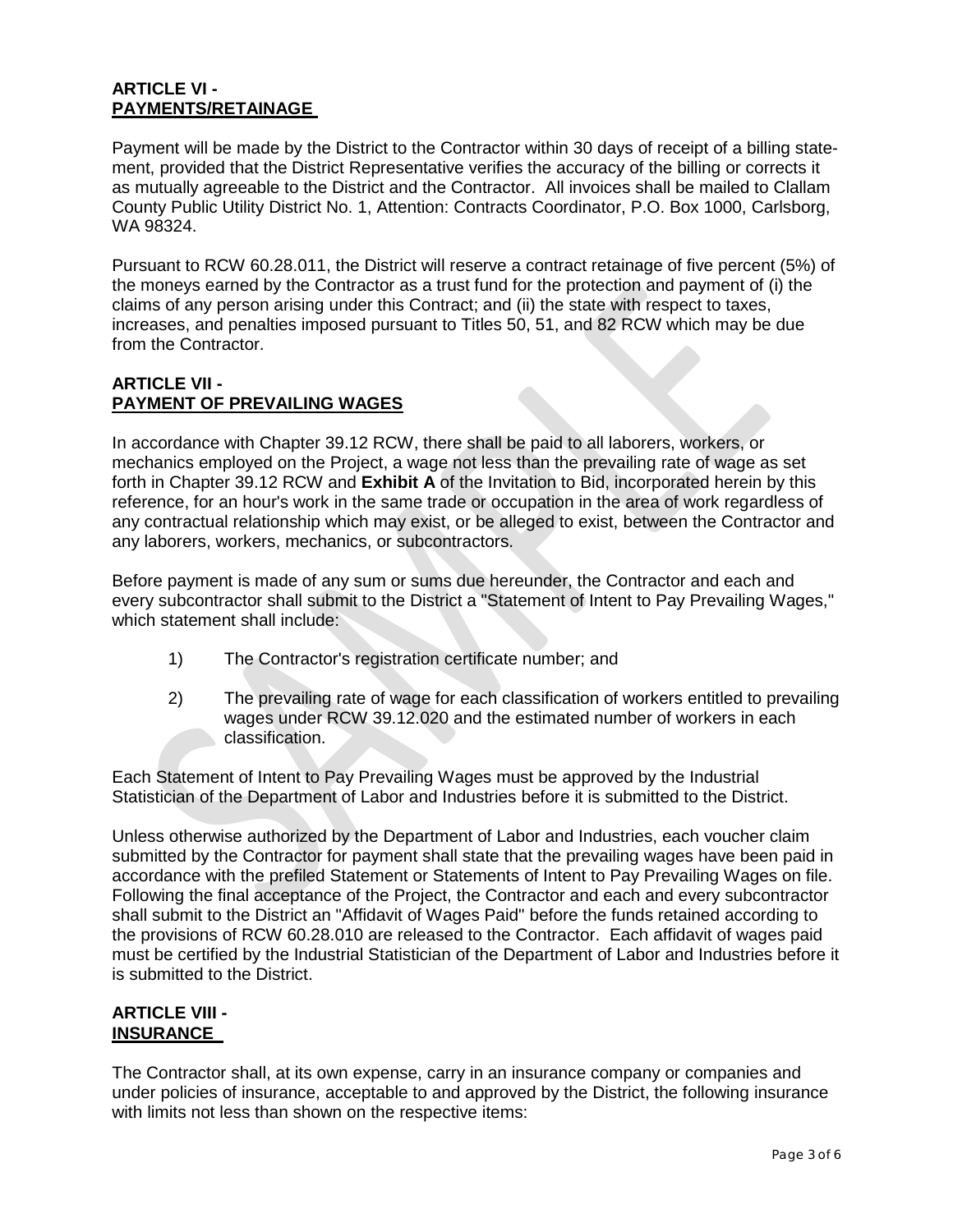#### a. Workers' Compensation

To the limit required by the laws of the State of Washington.

#### b. Comprehensive General Liability and Property Damage Insurance

This insurance shall include coverage for contractor's contingency liability Insurance covering subcontractor's liability, contractual liability insurance, completed operations liability insurance, and automobile liability insurance covering owned, non-owned, and hired units.

#### *Minimum Limits:*

| <b>Bodily Injury</b><br><b>Property Damage</b> | \$1,000,000 each person<br>\$1,000,000 each occurrence<br>\$2,000,000 aggregate |
|------------------------------------------------|---------------------------------------------------------------------------------|
| Umbrella Coverage                              | \$2,000,000                                                                     |

c. All policies of insurance providing coverages required under paragraph "b" above shall name Public Utility District No. 1 of Clallam County as additional named insured with a cross liability clause and provide that no cancellation or material changes in the policies shall become effective unless thirty (30) days prior notice of such cancellation or change is furnished to the District by registered mail.

Prior to commencement of any work hereunder, the Contractor shall provide the District with evidence of Workers' Compensation insurance required under "a" above, and with a Certificate of Insurance showing the District named as additional insured as required under "b" above.

#### **ARTICLE IX - PERFORMANCE AND PAYMENT BOND(S)**

The Contractor shall furnish performance and payment bond(s) in the penal sum not less than one hundred percent (100%) of the bid cost of the Project, on an appropriate form, with a surety or sureties acceptable to the District. When the performance and payment bond(s) requirement has been met, the Contractor will be given a notice to proceed. In the event that the surety or sureties on the performance and payment bond(s) delivered to the District shall at any time become unsatisfactory to the District, the Contractor shall, upon request by the District, deliver to the District another or an additional bond(s).

#### **ARTICLE X - DEFAULT**

If, in the sole judgment of the District, the Contractor, in connection with any work performed hereunder, fails in any respect to carry on the work with promptness and diligence or violates any of the terms or conditions of this Contract, such refusal, failure, or violation shall constitute a default by the Contractor under this Contract and, in such event, the District may give the Contractor twenty-four (24) hours notice to remedy such default. Upon the failure of the Contractor to remedy such default within such time, the District will be relieved of any further obligations hereunder and in addition to all other rights and remedies in law or equity may cancel this Contract without any obligation or liability on the District whatsoever except as to payment for work already performed by the Contractor.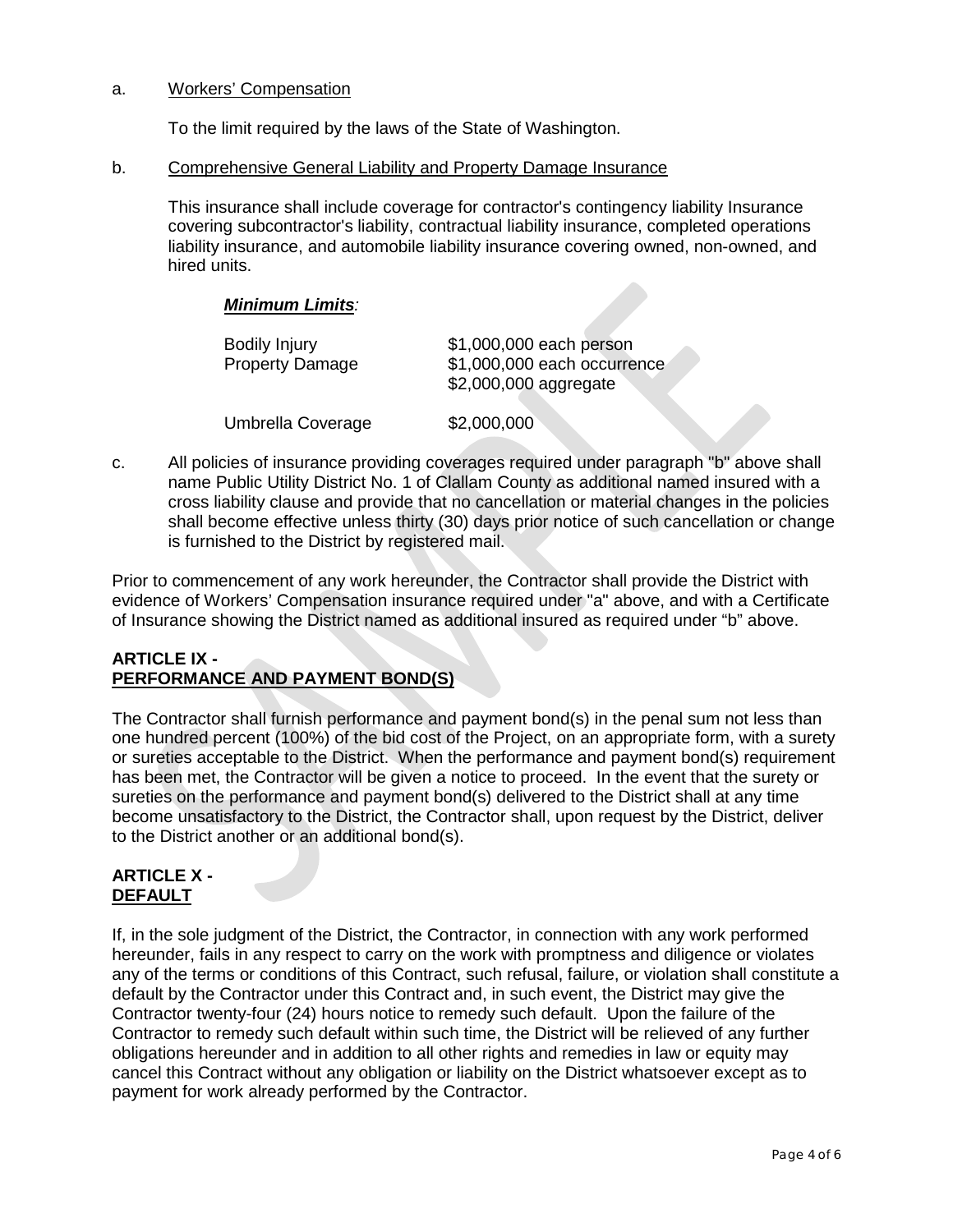## **ARTICLE XI – DISTRICT'S RIGHT TO AUDIT**

The District shall have the right to audit all Contractor records pertaining to the work performed hereunder, during, and up to one year after completion of, the work. Should the Contractor refuse to allow the District to audit its records, the District may terminate the Contract and deny the opportunity to bid on future District projects.

### **ARTICLE XII – DEBARMENT, SUSPENSION AND OTHER**

Contractor certifies to the best of its knowledge and belief that it and its principals:

- Are not presently debarred, suspended, proposed for debarment, declared ineligible, or voluntarily excluded from covered transactions by any Federal department or agency;
- Have not within a three year period preceding the award of this Contract been convicted of or had a civil judgment rendered against it for commission of fraud or a criminal offense in connection with obtaining, attempting to obtain, or performing a public (Federal, State or local) transaction or a contract under a public transaction; violation of Federal or State antitrust statutes; or commission of embezzlement, theft, forgery, bribery, falsification or destruction of records, making false statement, or receiving stolen property;
- Are not presently indicted for otherwise criminally or civilly charged by a government entity (Federal State, or local) with commission of any of the offenses enumerated in any paragraphs within this Article X; and
- Have not within a three-year period preceding the award of this Contract had one or more public transactions (Federal, State, or local) terminated for cause or default.

## **ARTICLE XIII – CONTRACTOR OR THIRD-PARTY WORKER RETIREMENT STATUS VERIFICATION**

The parties hereto acknowledge that under Title 41 of the Revised Code of Washington, the District is obligated to report to the Washington Department of Retirement Systems any retirees in its employ, including contractors and subcontractors and their workers, who retired from certain Washington State retirement systems. Failure to report could result in a financial liability to the District. Accordingly, the Contractor agrees to and shall report to the District the retirement status of all of its workers, subcontractors, and subcontractors' workers who will be performing services for the District under this Agreement. The Contractor shall be responsible to pay any financial liability imposed upon the District by the Washington Department of Retirement Systems for pension overpayments resulting from the Contractor's failure to properly report to the District such retirement status. In the alternative, the Contractor may provide to the District the Social Security numbers of all its workers, subcontractors, and subcontractors' workers who will be performing services for the District under this Agreement, and the District shall undertake to verify the retirement status of those workers. In such event, the Contractor shall be responsible to pay any financial liability imposed upon the District by the Washington Department of Retirement Systems for pension overpayments resulting from the Contractor's failure to provide proper Social Security numbers for each such worker.

# **ARTICLE XIV – DISPUTE RESOLUTION**

Any dispute that arises out of the interpretation, performance, enforcement, or any other aspect of this Contract shall be resolved by submitting the same to binding arbitration, which shall proceed according to the Washington arbitration act, Chapter 7.04A RCW, and shall be